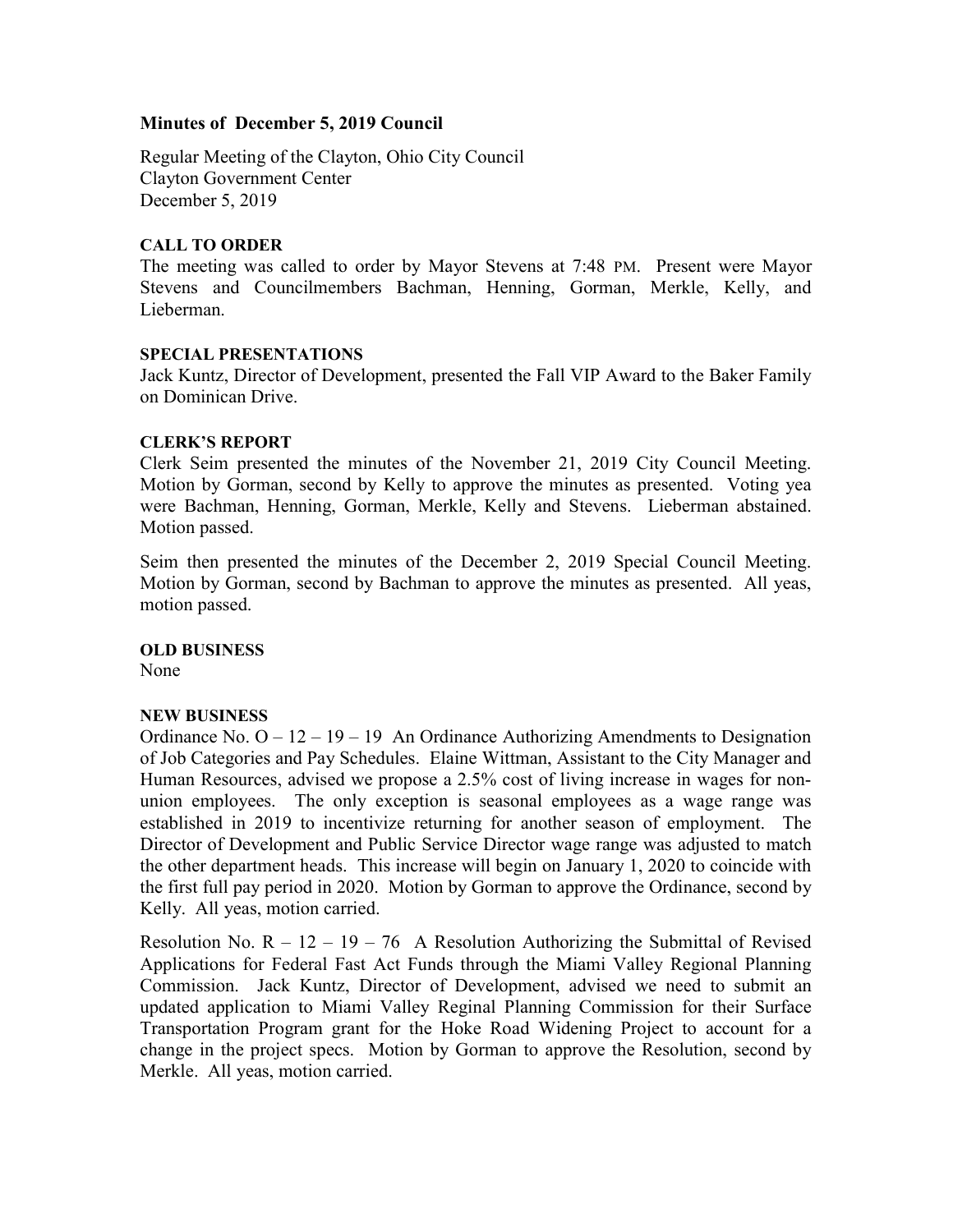Resolution No.  $R - 12 - 19 - 77$  A Resolution Authorizing the City Manager to Accept Proposal of Mechanical Systems of Dayton for Placement of Heating and Ventilation and Air-Conditioning Systems at Meadowbrook at Clayton at a Cost Not to Exceed \$51,738.00. Rick Rose, City Manager, advised we are needing to replace the HVAC systems in the locker rooms at Meadowbrook as they are over thirty years old and the air conditioning has not functioned for more than four years. The increase in wedding party bookings and winter golf simulator activity are significantly hampered by the aged system. Motion by Gorman to approve the Resolution, second by Merkle. All yeas, motion carried.

Resolution  $R - 12 - 19 - 78$  A Resolution Authorizing the City Manager to Expend Funds to Oppose an Issue Affecting the Operation and/or Well-Being of the City and Further Authorizing the City Manager and City Employees to Engage in Activities Related to Opposition of an Issue Which Affects the Operation and/or Well-Being of the City in Accordance with City of Clayton Charger Section 12.12. Rose advised in December of 2015 Council unanimously supported the passage of Administrative Code Chapter 183 Income Tax Effective January 1, 2016. We recently received an email from the Clayton Concerned Citizens PAC informing Council of their request to commence initiative proceedings regarding amending Section 183.081 of Clayton Codified Ordinance to change the municipal income tax credit to 100%. The amendment would directly adversely affect the operation and/or well-being of the City. With Council approval and action, staff and officials would engage in activities such as newsletter articles, mailers, videos, and other public education and awareness campaigns to oppose the initiative. Henning made a motion to amend the Resolution to read, not to exceed \$10,000, motion was second by Bachman. Voting yea were Bachman and Henning. Voting no were Gorman, Merkle, Kelly, Lieberman and Stevens. Motion failed. Lieberman then made a motion to amend the Resolution stating we give authority to the City Manager to spend no more than \$25,000 in a campaign educating the citizens of the City of Clayton as to the necessity of the partial elimination of the tax credit, and Council is to receive reports from the City Manager on how the money is being spent on a monthly basis in addition that the money cannot be used for purposes of hiring a consultant. Motion was second by Gorman. All yeas, motion carried.

#### CITY MANAGER'S REPORT

Our next meeting will be on December  $19<sup>th</sup>$  and at that time we will be performing the swearing in ceremony for council members. We will hold two Special Meetings on Monday and Tuesday, January  $6<sup>th</sup>$  and  $7<sup>th</sup>$  to consider the employment of a public official. Our first regular meeting in 2020 will be Thursday January  $9<sup>th</sup>$ . Our meetings in February will be held on the  $6<sup>th</sup>$  and  $20<sup>th</sup>$ . Our annual Breakfast with Santa will be held Saturday December  $14<sup>th</sup>$  from 9 – 11 AM. Tickets are now sold out, but children are welcomed to come at 10:00 AM to visit with Santa. The Government Center offices will be closed Tuesday and Wednesday, December  $24<sup>th</sup>$  and  $25<sup>th</sup>$  for the Christmas Holiday, and on Tuesday December  $31<sup>st</sup>$  and Wednesday January  $1<sup>st</sup>$  for the New Year's holiday. Rose shared two letters we've recently received. One was from an Englewood resident that had been experiencing drainage issues. Randy Sanders, Public Services Director, spoke with the resident, researched the problem and was able to come to a resolution. She wanted everyone to know what a great job Mr. Sanders had done. We also received a